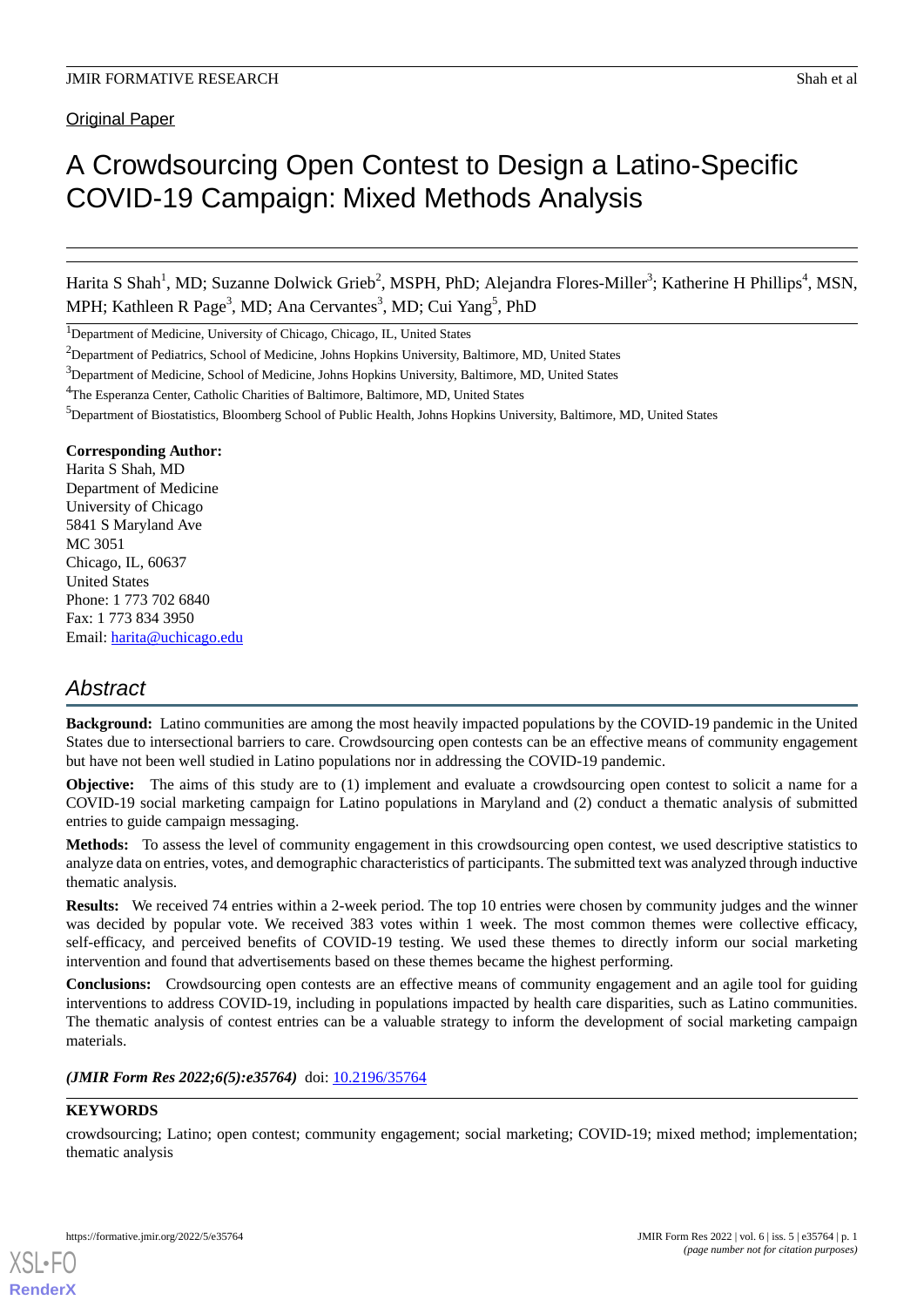# *Introduction*

Latino communities are among the most heavily impacted populations by the COVID-19 pandemic in the United States, with 1.9 times the infection rate of non-Hispanic White individuals and 2.3 times the age-adjusted mortality rate [[1\]](#page-6-0). Latino individuals account for 18% of the US population but 27.1% of all COVID-19 cases. Among individuals 18-50 years of age, the disparity widens, with Latino adults comprising 42% of COVID-19 cases and 40% of COVID-19 deaths, with mortality rates up to 8 times higher than among non-Hispanic White individuals [[2\]](#page-7-0). Certain subgroups within the diverse Latino populations have been shown to be disproportionately impacted by COVID-19. Latino immigrant populations have experienced a disproportionate burden of COVID-19 infections given occupational exposures, higher household occupancy, and barriers to accessing health care (eg, lack of insurance, fear of deportation, and limited English proficiency) [\[3](#page-7-1)[-5](#page-7-2)].

Similar to national trends, the impact of systemic inequities has been painfully evident in our community in Baltimore, Maryland. Baltimore is an emerging immigrant-receiving city that has seen a marked influx of Latino immigrants from Central America over the last 2 decades [[6\]](#page-7-3). Data from Johns Hopkins Health Systems showed that as the pandemic unfolded between March 11, 2020, to May 25, 2020, the overall SARS-CoV-2 positivity rate was 16.3%, but the rate was significantly higher for Latino patients (42.6%) compared to Black (17.6%) and White (8.8%) patients [\[7](#page-7-4)]. As the pandemic unfolded, our team partnered with community-based organizations (CBOs) to develop and implement a comprehensive Latino COVID-19 response strategy that addressed systemic barriers to care for Latino populations. The team focused on expanding access to free COVID-19 testing and, later, vaccination through trusted community sites, a bilingual hotline, and a team of bilingual and bicultural peer navigators (or *promotoras*). Although these components were positively received and used by community members, positivity rates remained disproportionately high among Latino populations in Baltimore [\[8](#page-7-5)]. Given this disparity and the need to dynamically respond to the evolving COVID-19 pandemic, our team developed and implemented a social marketing intervention as part of the Rapid Acceleration of Diagnostics for Underserved Populations (RADx-UP) initiative [[9\]](#page-7-6). The intervention aim was to use crowdsourcing and a web-based platform to develop culturally congruent messaging to facilitate access to testing as well as expedite linkage to care services and/or *promotora* support.

Crowdsourcing is an effective means of community engagement, based on the principles of collective wisdom and open access [[10](#page-7-7)[,11](#page-7-8)]. Crowdsourcing is defined as "an approach to problem solving which involves an organization having a large group attempt to solve a problem or part of a problem, then sharing solutions" [\[12](#page-7-9)]. Open contests are a form of crowdsourcing that allow community members to provide solutions to a problem through a contest; the solutions are then consolidated into a unified product [[13](#page-7-10)[,14](#page-7-11)]. Open contests incorporate local knowledge and culture by directly involving a large number of community members in developing and vetting ideas [\[15](#page-7-12)].

The crowdsourcing approach avoids the less effective alternative of top-down interventions and can incorporate community-based participatory research (CBPR) principles by involving community stakeholders throughout the process [[16\]](#page-7-13). In fact, the impetus for this crowdsourcing open contest arose when the name originally proposed in the research grant, *Juntos* ("Together"), was poorly received by community health workers (CHWs) on our team. The CHWs found it reminiscent of political propaganda and military *juntas*; if CHWs did not have such integral roles within our team, we may not have received this important feedback. Thus, we sought community input through this crowdsourcing open contest to develop more representative messaging for the COVID-19 social marketing campaign.

Crowdsourcing methods have been shown to be feasible among Latino populations regardless of English- or Spanish-language preference and thus are suitable to guide our approach to the COVID-19 pandemic [\[17](#page-7-14)]. Latino individuals have been shown to have high rates of internet and smartphone use, making web-based outreach a reasonable approach; in 2016, 84% of Latino respondents reported internet and social media use and this use has increased during the COVID-19 pandemic [\[18](#page-7-15),[19\]](#page-7-16). To our knowledge, no studies have been published evaluating crowdsourcing open contests for Latino audiences. The ability to crowdsource virtually makes it an apt tool for efforts to combat COVID-19 given social distancing practices. However, few studies have been published detailing the use or results of crowdsourcing for COVID-19–focused interventions.

To understand and incorporate community members' attitudes, beliefs, and norms toward the COVID-19 pandemic, we implemented a crowdsourcing open contest to solicit the central messaging for a social marketing campaign promoting equitable COVID-19 testing for Latino populations in Maryland. In this paper, we describe the process and outcomes of a crowdsourcing open contest and thematic analysis of contest entries, which we subsequently used to guide campaign messaging. Prior studies have used the thematic analysis of contest entries to understand community attitudes [\[20](#page-7-17)-[23\]](#page-7-18). To our knowledge, this is the first study to use the thematic analysis of contest entries to directly inform intervention development.

# *Methods*

## **Overview**

In November 2020, our team implemented a crowdsourcing open contest to name a COVID-19 social marketing campaign for Latino populations in Maryland. The focus of the contest was on COVID-19 testing and general prevention given that vaccines were not publicly available at that time. The contest was guided by CBPR principles in that our team consisted of diverse stakeholders involved in each aspect of the project (eg, CHWs, physicians, researchers, and designers) in addition to the community advisory board (CAB).

Participants were invited to submit a name, hashtag, and an optional call to action (1-2 sentences) for what was referred to as the COVID-19 public health campaign in Maryland. The announcements were written primarily in Spanish with an

 $XS$  • FC **[RenderX](http://www.renderx.com/)**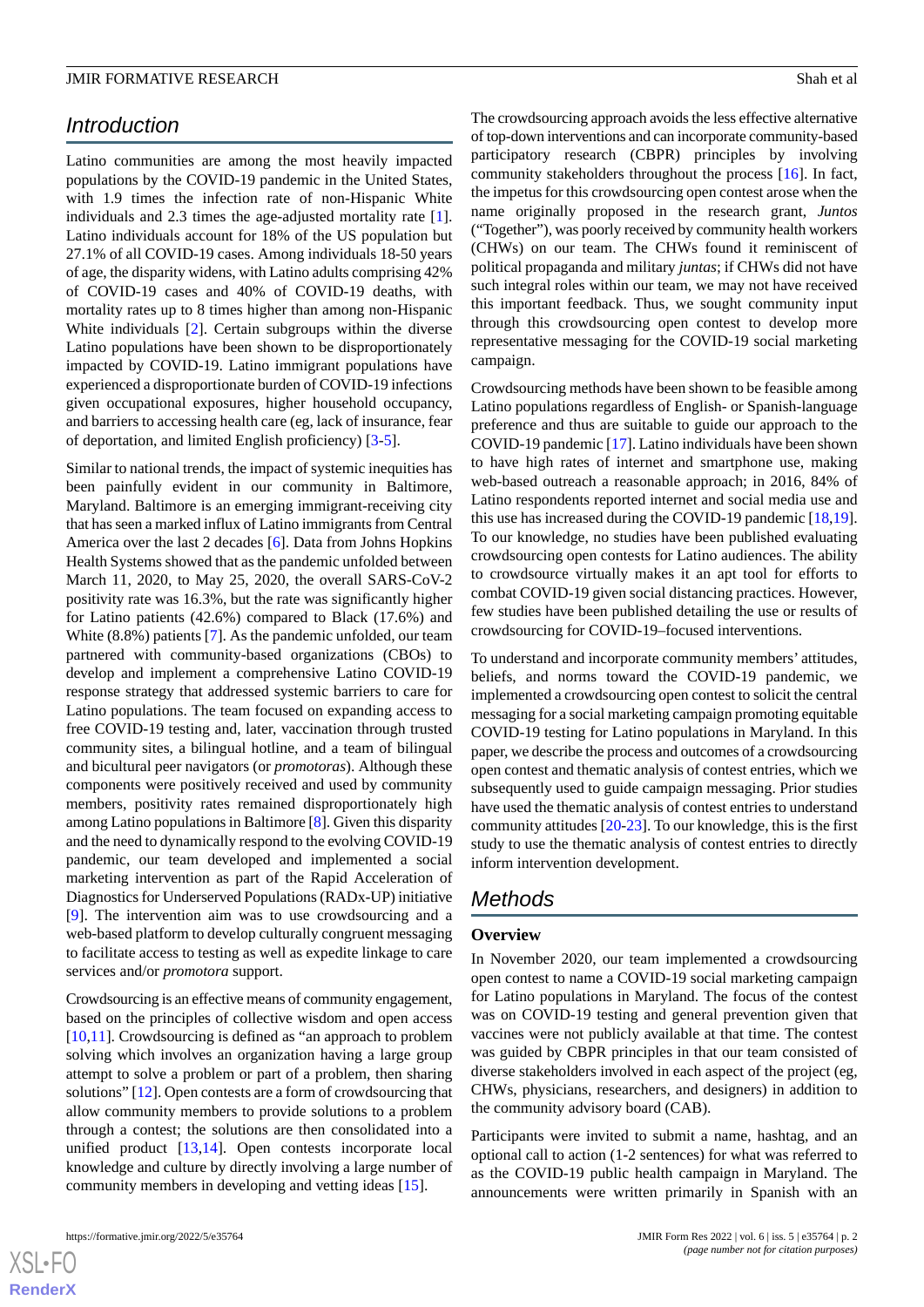English translation provided as the target audience for the campaign was Spanish-speaking Latino individuals who may not be reached by city-wide public health campaigns with English messaging ([Figure 1](#page-2-0)).

<span id="page-2-0"></span>The implementation and evaluation of the open contest consisted of the following steps: (1) organize a CAB, (2) establish contest

Figure 1. Call for entries for the open contest ("Contest! Name the COVID-19 campaign in Maryland").



# **Organizing a Community Advisory Board**

A CAB was established to represent various CBOs, religious organizations, advocacy groups, and government sectors (ie, the Mayor's Office on Immigrant Affairs) within Baltimore's Latino community. Members of the CAB were involved in every stage of this study and the subsequent social marketing intervention. CAB members from nongovernment organizations were compensated with US \$50 per meeting. The CAB met monthly to provide guidance on how to promote the open contest to relevant communities, recruit contest participants, translate the winning entry into social marketing messages, and implement the social marketing campaign.

## **Establishing Contest Rules and Incentives**

The contest was open for entries for 2 weeks (November 13, 2020-November 26, 2020), using a brief timeline given the urgency of the COVID-19 pandemic. Participants submitted a name, hashtag, and an optional call to action (1-2 sentences) via a brief Qualtrics form. Participants were given the option to enter a raffle for 1 of 5 US \$25 Visa gift cards by including an email address or phone number. The top 3 entries received US \$200, \$100, and \$50 respectively. At the end of the contest period, 2 study team members independently verified entry eligibility based on the completion of all required fields and relevance to the contest focus of COVID-19.

# **Soliciting Crowd Input via Community Partners' Social Media Profiles**

To tailor contest recruitment to Latino immigrants, we announced the contest with Spanish-language posts on community partner social media profiles with established followings, including Somos Baltimore Latino, Centro SOL

(Center for Salud/Health and Opportunities for Latinos), Comité Latino, and Sólo Se Vive Una Vez. We primarily focused on CBO Facebook profiles for recruiting given our prior experience with social media reach among Latino immigrants in Baltimore [[26\]](#page-8-1). Our experience and previous studies also showed that complementing web-based activities with in-person recruitment is important for contest inclusivity [\[23](#page-7-18)[-27](#page-8-2)]. The contest was advertised in person at our community-based COVID-19 testing site, with a goal to expand the pool to participants who are less engaged in social media.

rules and incentives, (3) solicit crowd input via community partner social media profiles, (4) evaluate contest entries using both community judge assessments and popular voting, (5) disseminate contest results, and (6) use thematic analysis to understand community values and perspectives so that they may

be emphasized in the campaign [[20](#page-7-17)[-25](#page-8-0)].

## **Evaluating Contest Entries Using Community Judge Assessments and Popular Voting**

Entries were judged based on 3 criteria: creativity, appeal to the local community, and potential for increasing COVID-19 testing and prevention; each criterion was scored on a scale of 1-10. The criteria for judging were shared with all participants at the top of the Qualtrics form. No examples were provided to avoid cognitive fixation, a known obstacle to developing innovative ideas [\[28](#page-8-3)[-30](#page-8-4)].

A total of 17 individuals were invited to serve as judges, including 14 Latino community members or leaders, some of whom were also CAB members, and 3 non-Latino individuals who worked in social or health services for the Latino community. A total of 6 judges participated. Judges were provided with a deidentified list of all entries, including the proposed name, hashtag, call to action, and any optional comments submitted. Judges were given 5 days to score all entries in the contest and were compensated US \$30 for their time. We totaled the judges'scores for each entry and used the cumulative score to identify the top 10 entries.

```
XSL•FO
RenderX
```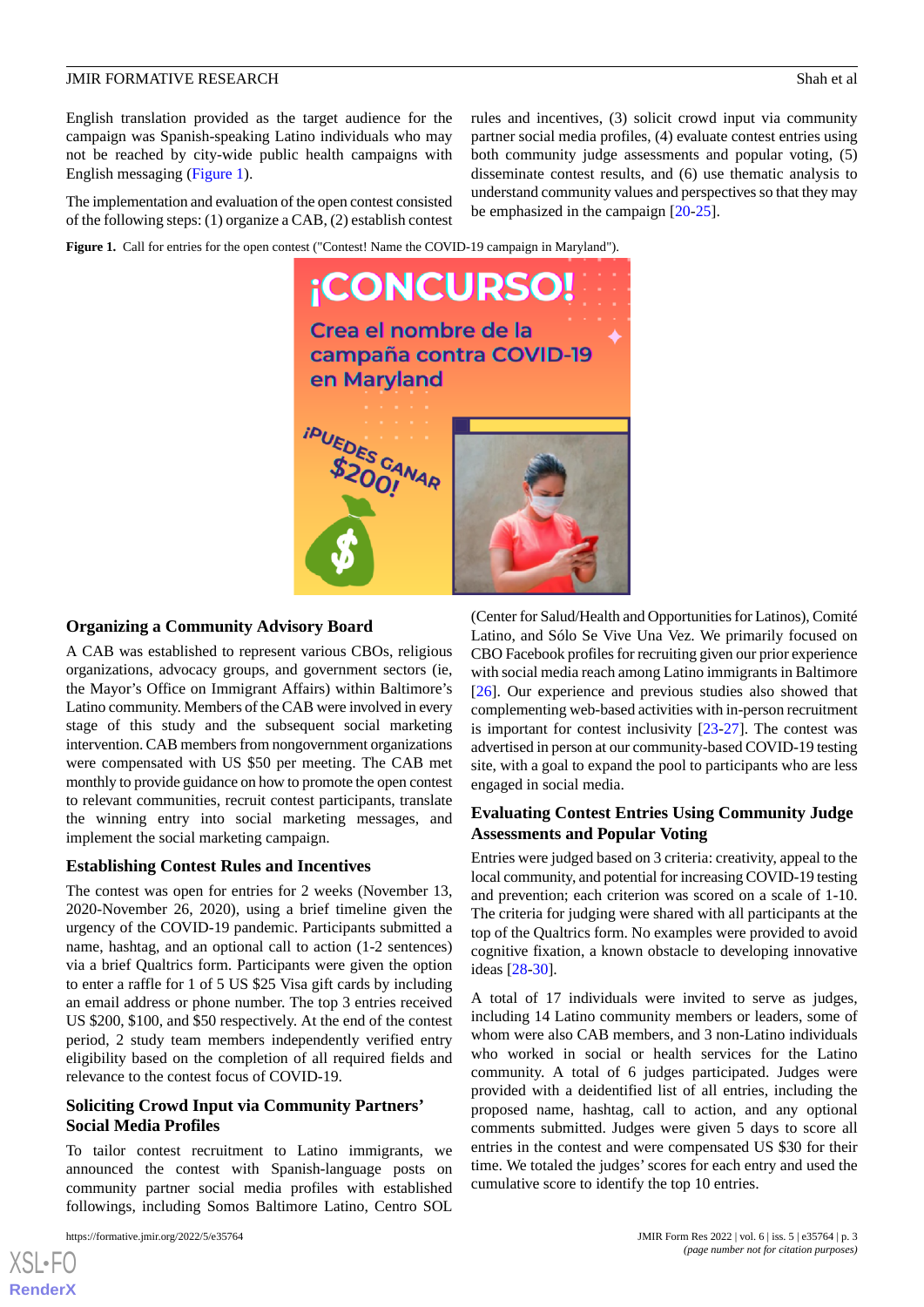The top entries were shared across the same community partner profiles for a public vote via a Qualtrics form, which was open for 1 week. We notified the participants who submitted the top entries to congratulate them and encourage them to mobilize their social networks to vote. Voters were offered the option to enter a raffle for 1 of 5 US \$25 Visa gift cards. At the end of the popular vote, the top 3 finalists were reviewed by the study team to ensure the feasibility of their ideas, meaning they were relevant to the COVID-19 pandemic and there was no overlap with existing campaigns or brands.

## **Disseminating Contest Results**

The finalists were personally notified and were announced to the public via community partner social media pages, including a weekly live video segment on a popular CBO Facebook page. The winner was also recognized on the campaign website with a photo and a quote sharing their inspiration for participating.

# **Mixed-Methods Analysis**

To assess the level of community engagement with the crowdsourcing open contest, we measured descriptive statistics for the number of entries and votes and demographic characteristics of the contestants (eg, gender).

The text (campaign name, hashtag, and call to action) was analyzed through inductive thematic analysis by 3 team members. The analysis followed 4 steps: (1) data familiarization, (2) initial coding generation and reduction of codes, (3) development of themes, and (4) development of the hierarchical thematic structure. One team member independently reviewed the text from each entry and developed a formative coding scheme. Then, 2 additional team members reviewed the text and coding scheme, which was revised through discussion among the 3 team members. The codes were then applied to the text, and the resulting coded text was reviewed and discussed by the 3 team members to develop the hierarchical thematic structure [\[31](#page-8-5)].

# **Application of Themes to the Social Marketing Intervention**

We partnered with Altavista Studios, a company with expertise in Spanish-language social marketing campaigns, to design and implement the campaign advertisements. In addition to providing the name of the campaign from the open contest, we also shared the key themes that emerged to guide the content of campaign advertisements. Altavista Studios incorporated these themes in a range of advertisements and provided regular

evaluations of advertisement performance through web-based metrics, such as reach and engagement [[26](#page-8-1)[,32](#page-8-6)].

# **Ethics Approval**

This project was deemed exempt by the Johns Hopkins University Institutional Review Board (CIR00066868).

# *Results*

# **Contest Results**

We received 75 submissions in 2 weeks, of which 1 entry was deemed ineligible as it was an advertisement for a business unrelated to the COVID-19 pandemic. Of the 74 eligible entries, 72 (97%) were in Spanish. Over one-quarter (20/74, 27%) of participants were men and 73% (54/74) were women.

The 74 eligible entries were then scored by 6 community judges. With a total possible score range of 18-180, the contest entries ranged from the lowest score of 59 to the highest score of 161. The highest scoring entry was *Descoronando el COVID-19* ("Dethroning COVID-19," a play on *corona* or "crown"). There was a tie for the 10th best score and thus the top 11 entries were included in the popular vote (see [Multimedia Appendix 1\)](#page-6-1).

During the popular vote period for the top entries, we received 383 unique votes within a week. The entry with the most votes was *¡Yo te cuido y tú me cuidas!* ("I take care of you and you take care of me!"). Regrettably, this popular entry was already a name for an established COVID-19 social marketing campaign. A concurrent COVID-19 campaign for a Latino audience with the same name and similar content would confound the evaluation of our intervention, not to mention the potential trademark infringement. We discussed the options with the CAB and collectively decided to announce a tie for first place, with both winners receiving US \$200. We also discussed the rationale for selecting the campaign name with the winners for full transparency. The next most popular entry, which was selected to be the name for the campaign, *was Vive Sin Duda* ("Live Without Doubt").

## **Thematic Analysis**

A total of 3 themes emerged from the crowdsourcing entries. In [Table 1](#page-4-0), the themes are presented in order of most to least relevant entries. Although the majority of campaign names related to only 1 theme, many entries touched on more than 1 of the 3 themes through their suggested campaign name, hashtag, and call to action.

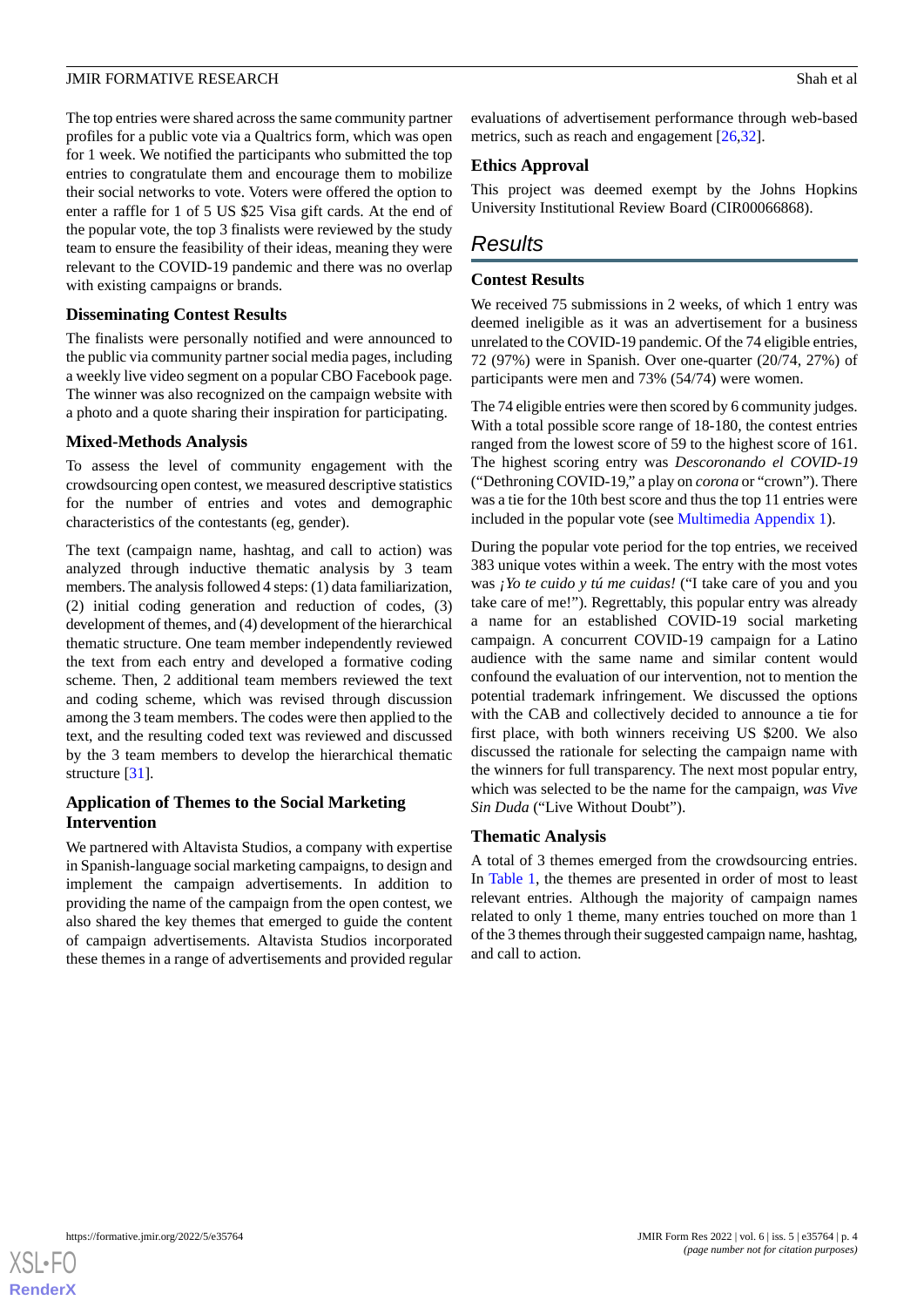## **JMIR FORMATIVE RESEARCH** Shah et al. **Shah et al.** Shah et al.

<span id="page-4-0"></span>**Table 1.** Thematic analysis of crowdsourcing entries.

| Themes and subthemes            | Number of con-<br>test entries <sup>a</sup> | Mean judges'<br>score $(range)^{b}$ | Examples                                                                                                                                                                                                                        |
|---------------------------------|---------------------------------------------|-------------------------------------|---------------------------------------------------------------------------------------------------------------------------------------------------------------------------------------------------------------------------------|
| <b>Collective efficacy</b>      |                                             |                                     |                                                                                                                                                                                                                                 |
| Community effort                | 25                                          | $90.1(72-114)$                      | Juntos contra COVID-19 ("Together against COVID-19").<br>Todos unidos ("Everyone united").                                                                                                                                      |
| Taking care of each other       | 7                                           | $90.6(59-111)$                      | <i>Nos cuidamos entre todos</i> ("We take care of each other").<br><i>¡Yo te cuido y tú me cuidas!</i> ("I take care of you and you take care of me!").                                                                         |
| <b>Perceived benefits</b>       |                                             |                                     |                                                                                                                                                                                                                                 |
| Ending COVID-19                 | 11                                          | $105.3(72-161)$                     | Por un mañana sin COVID-19 ("For a tomorrow without COVID-19").<br>Hazte la prueba. Vivamos sin COVID ("Take the test. Let's live without<br>COVID").                                                                           |
| Protecting others               | 9                                           | 83.9 (59-103)                       | <i>Hagamos hoy por nuestra familia</i> ("Let's do it today for our family").<br>Tu salud es primero. Cuidate y cuida a los demás. Haste la prueba ("Your<br>health is first. Take care of yourself and others. Take the test"). |
| Saving life, preventing death 8 |                                             | 81.3 (75-89)                        | Salvando vidas ("Saving lives").<br>Ningún contagiado más y menos funerals por COVID-19 ("No more infected<br>and fewer funerals due to COVID-19").                                                                             |
| Knowing your status             | 8                                           | 92.8 (74-115)                       | Vive sin duda ("Live without doubt").<br>¡Siéntete como nueva! ¡Haste la prueba! ("Feel like new! Take the test!").                                                                                                             |
| <b>Self-Efficacy</b>            |                                             |                                     |                                                                                                                                                                                                                                 |
| N/A <sup>c</sup>                | 16                                          | $95.0(72-115)$                      | Luchadores de COVID-19 ("COVID-19 fighters").<br>Ama, confía y protégete ("Love, trust and protect yourself").                                                                                                                  |

<sup>a</sup>Some entries are counted in more than 1 category. A total of 6 entries were not included under the themes in this table, including the following: El COVID-19 no es un juego ("COVID-19 is not a game"), Pruebas gratis de COVID-19 ("Free COVID-19 tests").

<sup>b</sup>Total scores for each entry could range from 18 to 180.

 $\text{c}_{N/A}$ : not applicable. There is no subtheme for this category.

# **Application of Themes to the Social Marketing Intervention**

We shared the 3 themes with our social media partner to develop advertisements that would resonate with the local community. These themes were integrated into the *Vive Sin Duda* ("Live without a doubt") campaign, hereafter referred to as the *Sin Duda* campaign. Campaign messaging was initially focused on COVID-19 testing but was then adapted to include advertisements on vaccines and COVID-19 variants; we

continued to incorporate the 3 themes as messaging topics evolved with the pandemic. [Figure 2](#page-5-0) provides an example of an advertisement based on the theme of collective efficacy, created in response to the emergence of the Delta variant in fall 2021. An example of messaging based on the theme of perceived benefits with a focus on protecting oneself and one's family is displayed in [Figure 3.](#page-5-1) In fact, we found that these advertisements were among the highest performing in terms of reach and engagement in comparison to advertisements created independently by the design team.

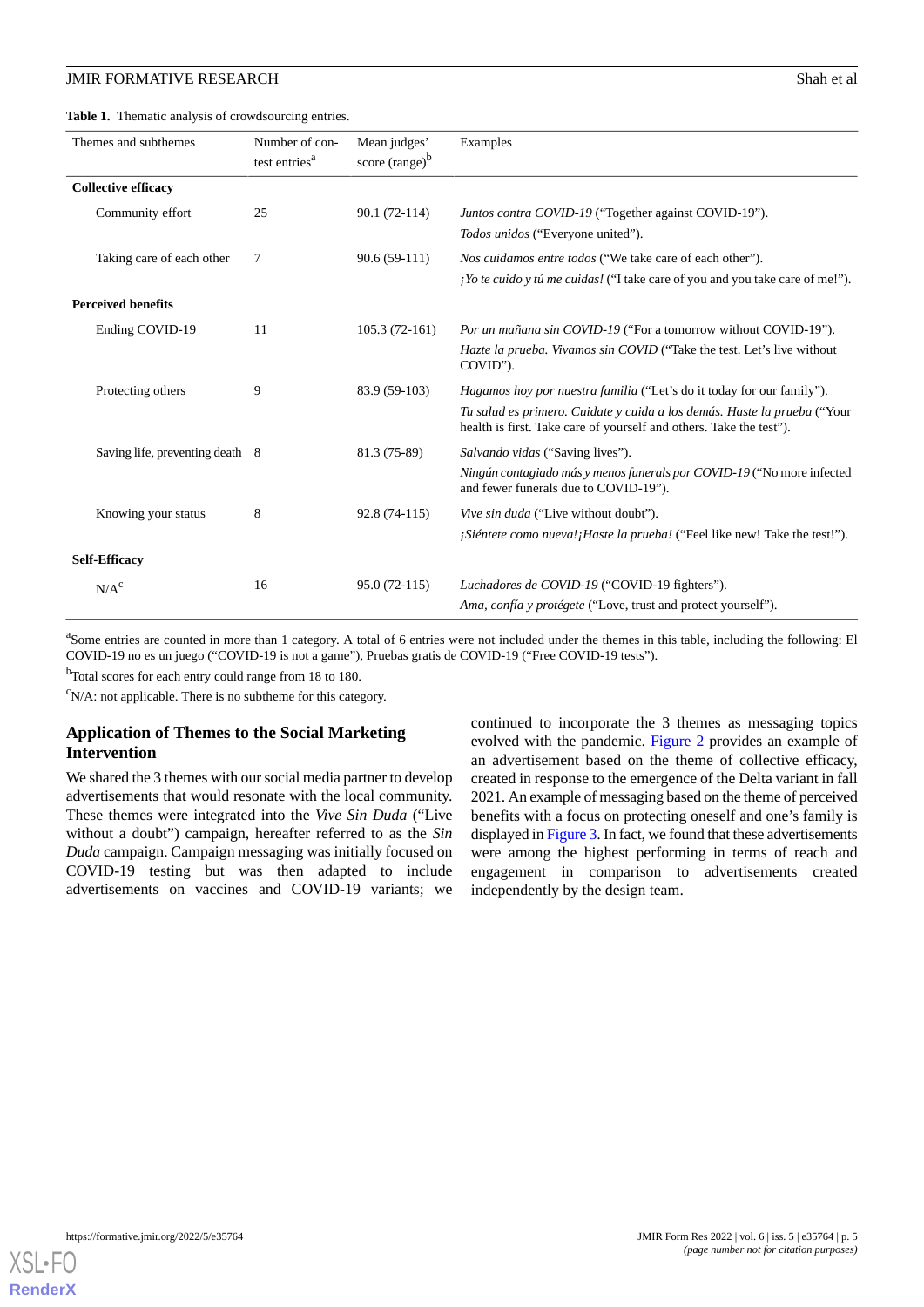<span id="page-5-0"></span>**Figure 2.** Advertisement aligned with theme of collective efficacy ("The delta variant may be strong, but not as strong as our community!").



<span id="page-5-1"></span>**Figure 3.** Advertisement aligned with theme of perceived benefits ("By getting vaccinated I'm not only protecting myself, but also my family.").



# *Discussion*

## **Principal Results**

Overall, we successfully crowdsourced to guide the messaging for a COVID-19 social marketing campaign for Latinos in Maryland. The winning entry, *Vive Sin Duda*, has since been used for the development of a public health campaign and website [\[33](#page-8-7)]. The *Sin Duda* campaign initially focused on COVID-19 testing and, after the approval of the COVID-19 vaccine, subsequently expanded to include vaccination information. This study fills an important gap in the literature as we are the first team to document how to tailor crowdsourcing open contests to Latino populations, especially in response to a public health emergency.

First, in a 2-week period limited by the urgency of the COVID-19 pandemic, we received 74 eligible entries, which were scored by a panel of community judges and a popular vote. The brief duration and specific audience make this project difficult to compare to the existing literature as most published

[XSL](http://www.w3.org/Style/XSL)•FO **[RenderX](http://www.renderx.com/)**

studies were conducted over longer durations of time, with larger populations, and did not focus specifically on Latino populations [[16,](#page-7-13)[21](#page-7-19)]. Compared to contests of similar scope, however, we achieved a similar number of entries [[27,](#page-8-2)[34](#page-8-8)]. We succeeded in soliciting relevant Spanish-language entries from local immigrant community members through targeted CBO recruitment. Given the diversity within Latino populations, it is important to tailor recruitment strategies to reach a specific community through the careful selection of partnerships, platforms, and language. For example, although platforms like Instagram and Tiktok have surpassed Facebook in use among younger populations, our experience has taught us that for Latino immigrant adults in Baltimore, Facebook, and specifically CBO Facebook pages, are most effective [[26\]](#page-8-1).

Second, we identified themes that may be useful for future public health campaigns or initiatives that seek to address COVID-19 testing and prevention for Latino populations. The most popular theme, collective efficacy, has been shown to facilitate addressing other health conditions, such as obesity, in Latino populations and has been associated with the potential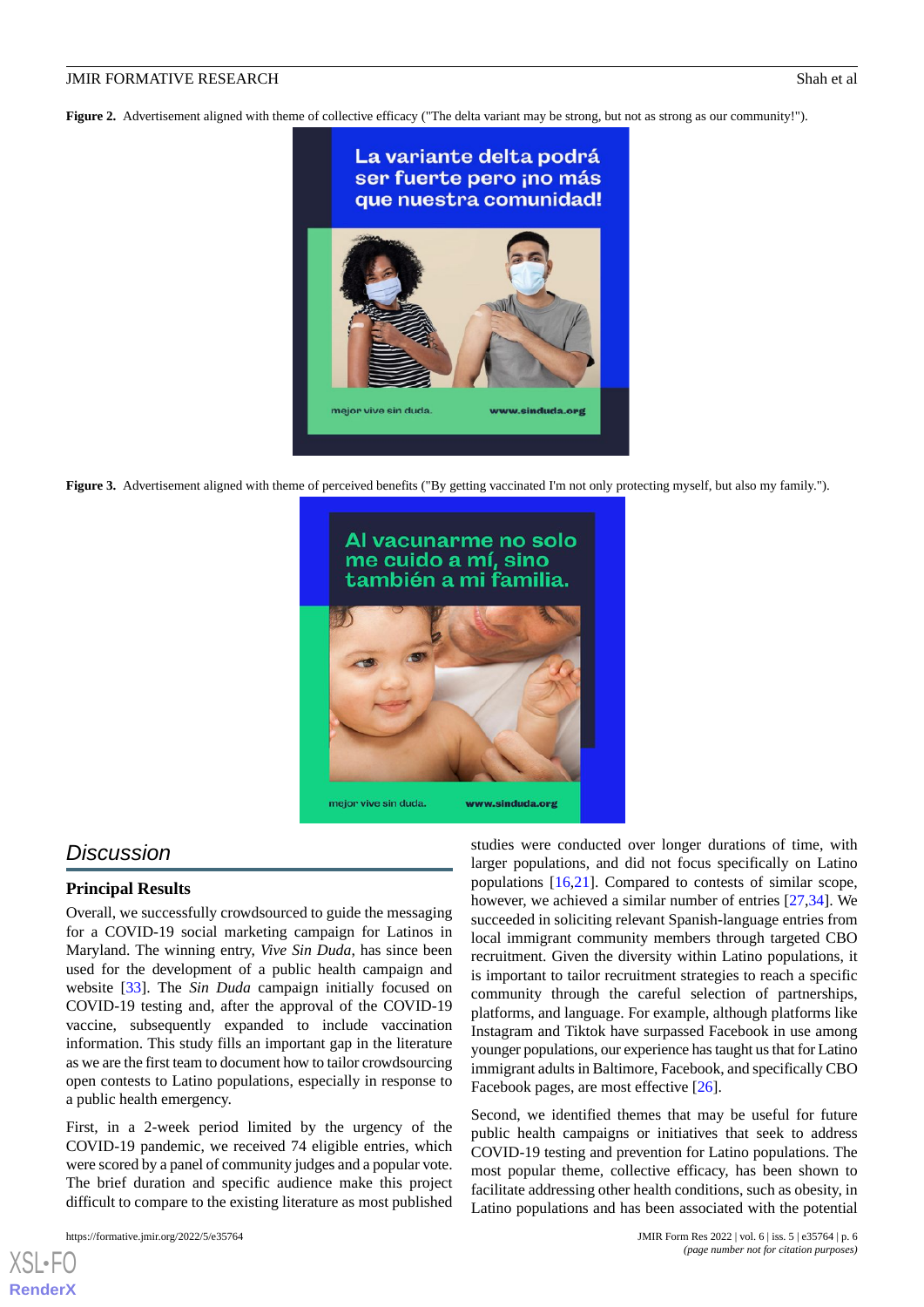to reduce health care disparities [\[35](#page-8-9),[36\]](#page-8-10). Another theme that emerged was that of the perceived benefits of COVID-19 testing, mainly the ability to protect oneself and others. The importance of protecting one's family has emerged as a common driving force among Latino populations, including among young Latino fathers [[37\]](#page-8-11).

The final theme that emerged was self-efficacy, defined as an individual's belief in their ability to plan and execute a course of action [[38](#page-8-12)]. Self-efficacy is a well-known predictor of positive health behaviors across races and ethnicities, including behaviors related to nutrition, physical activity, medication adherence, and HIV testing [\[39](#page-8-13)[-41](#page-8-14)]. Recent media coverage of the impact of COVID-19 on Latino populations has often focused on vaccine hesitancy. Our team has found that in addition to addressing intersectional factors that drive vaccine hesitancy, it is important to include strength-based messaging along the theme of self-efficacy, as opposed to deficit-based messaging, while concurrently removing barriers to care  $[42-44]$  $[42-44]$  $[42-44]$  $[42-44]$ .

Our novel approach of using thematic analysis to directly inform campaign materials resulted in advertisements with high performance and reach. Crowdsourcing open contests offer a low-cost and prompt way to solicit community perspectives and facilitate community-engaged interventions. The findings from this study provide a timely opportunity to document community-driven strategies to make COVID-19 services more accessible and acceptable to marginalized communities.

Given the lack of publications on crowdsourcing open contests focusing on Latino populations, particularly for COVID-19 initiatives, this manuscript provides an important addition to the literature and may guide future crowdsourcing initiatives in similar populations. By building the *Sin Duda* campaign on the foundation of community input, we not only arrived at a name but also elicited key perspectives within the community that helped guide the creation of successful messaging throughout the campaign.

# **Limitations**

This study has noteworthy limitations. First, although the web-based form facilitated prompt participation and voting, this modality inherently excluded community members who lacked internet access. We selected the web-based modality based on high internet and smartphone use rates among Latino individuals as this is the target audience for the social media campaign [[18,](#page-7-15)[19\]](#page-7-16). However, this contest may have excluded people from more disadvantaged backgrounds who lack internet access or are not engaged with CBOs and are disproportionately impacted by COVID-19. Second, given the short duration of the contest, the number of entries and therefore viewpoints were limited. We tried to optimize community input by using a public vote to choose the winning entries, and we ensured that all campaign messaging incorporated community viewpoints based on input from the CAB and community members obtaining COVID-19 testing. A further limitation is that the entry with the most popular votes was not a feasible choice as it was already in use for another COVID-19 campaign for a Latino audience. We navigated this issue with the guidance of the CAB and thus announced a tie for first place after openly discussing the rationale with the winners. In future contests, all entries should be checked upon submission such that any options that are not original may be disqualified early on to avoid confusion. Lastly, although our findings support the use of crowdsourcing, more rigorous evaluations through randomized controlled trials are needed to compare the effectiveness of crowdsourcing approaches to noncrowdsourcing approaches in campaign development [[45,](#page-8-17)[46](#page-8-18)].

# **Conclusions**

Crowdsourcing is an effective means of community engagement and an agile tool for guiding interventions to address COVID-19, including in populations affected by health care disparities, such as Latino communities. In considering the role of crowdsourcing in community-engaged research, the thematic analysis of contest entries is a useful and timely way of understanding community values such that they may be prioritized in the content of the intervention.

# **Acknowledgments**

We thank our community partners, including Pedro Palomino at Somos Baltimore Latino, Johns Hopkins Centro SOL, Catalina Rodriguez at the Mayor's Office of Immigrant Affairs, Comité Latino, the Esperanza Center, the Latino Providers Network, the Baltimore City Health Department, and CASA de Maryland. This project was funded by a National Institutes of Health and National Institute on Drug Abuse RADx-UP grant (grant R01DA045556-04S1)

## <span id="page-6-1"></span>**Conflicts of Interest**

None declared.

## <span id="page-6-0"></span>**Multimedia Appendix 1**

Top contest entries in order of votes. [[DOCX File , 15 KB](https://jmir.org/api/download?alt_name=formative_v6i5e35764_app1.docx&filename=ab38d32a922ef3f619e20b8281fdfb58.docx)-[Multimedia Appendix 1\]](https://jmir.org/api/download?alt_name=formative_v6i5e35764_app1.docx&filename=ab38d32a922ef3f619e20b8281fdfb58.docx)

## **References**

[XSL](http://www.w3.org/Style/XSL)•FO **[RenderX](http://www.renderx.com/)**

1. Risk for COVID-19 infection, hospitalization, and death by race/ethnicity. US Centers for Disease Control and Prevention. URL: [https://www.cdc.gov/coronavirus/2019-ncov/covid-data/investigations-discovery/hospitalization-death-by-race-ethnicity.](https://www.cdc.gov/coronavirus/2019-ncov/covid-data/investigations-discovery/hospitalization-death-by-race-ethnicity.html) [html](https://www.cdc.gov/coronavirus/2019-ncov/covid-data/investigations-discovery/hospitalization-death-by-race-ethnicity.html) [accessed 2022-04-07]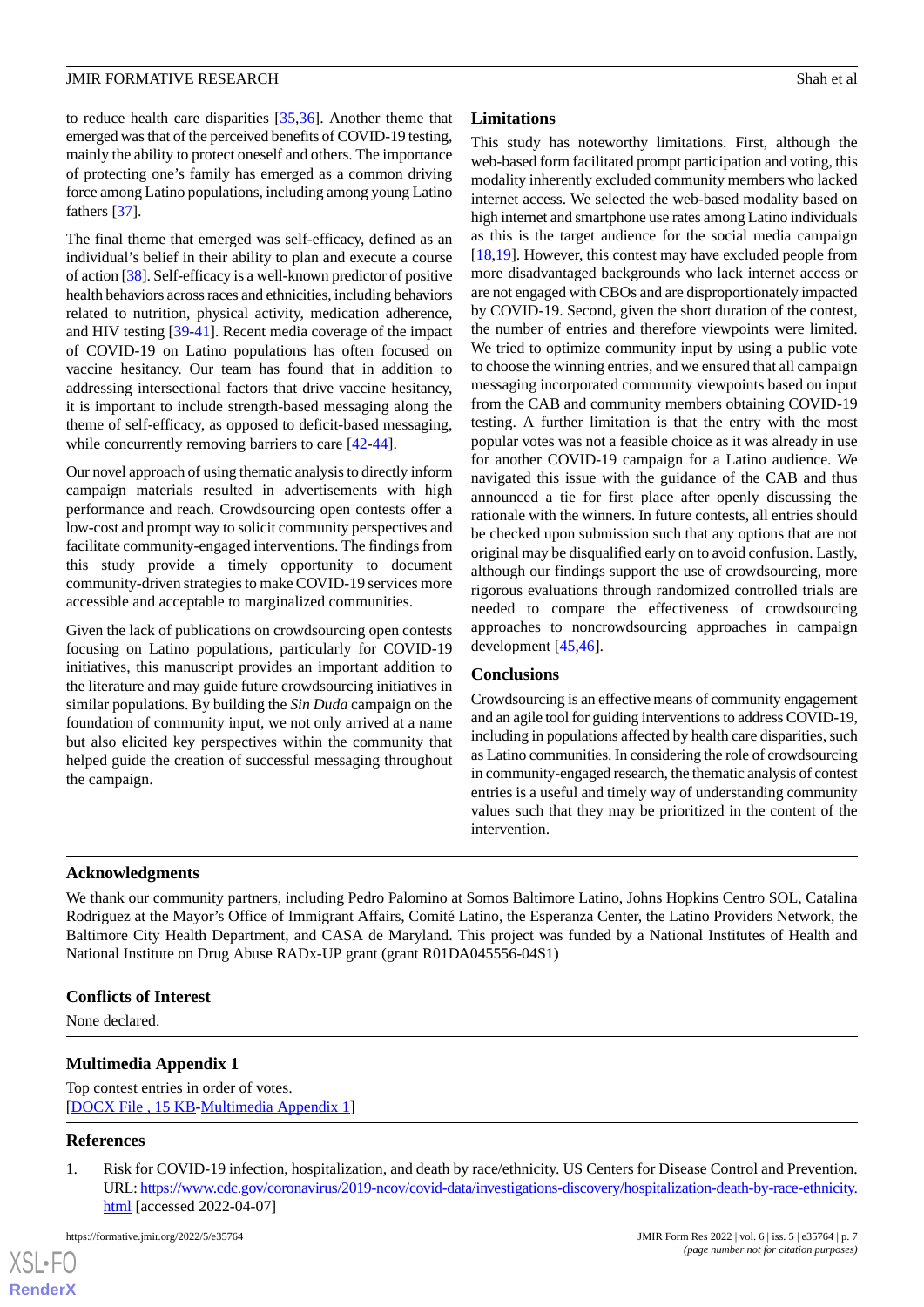# **JMIR FORMATIVE RESEARCH** Shah et al. **Shah et al.** Shah et al.

- <span id="page-7-0"></span>2. Demographic trends of COVID-19 cases and deaths in the US reported to CDC : cases by race/ethnicity; deaths by race/ethnicity; cases by age group; deaths by age group; cases by sex; deaths by sex. US Centers for Disease Control and Prevention. 2020 Dec 22. URL: <https://stacks.cdc.gov/view/cdc/99332> [accessed 2022-04-07]
- <span id="page-7-1"></span>3. Rodriguez-Diaz CE, Guilamo-Ramos V, Mena L, Hall E, Honermann B, Crowley JS, et al. Risk for COVID-19 infection and death among Latinos in the United States: examining heterogeneity in transmission dynamics. Ann Epidemiol 2020 Jul 23;52:46-53.e2 [\[FREE Full text\]](http://europepmc.org/abstract/MED/32711053) [doi: [10.1016/j.annepidem.2020.07.007\]](http://dx.doi.org/10.1016/j.annepidem.2020.07.007) [Medline: [32711053\]](http://www.ncbi.nlm.nih.gov/entrez/query.fcgi?cmd=Retrieve&db=PubMed&list_uids=32711053&dopt=Abstract)
- <span id="page-7-2"></span>4. Page KR, Venkataramani M, Beyrer C, Polk S. Undocumented U.S. immigrants and Covid-19. N Engl J Med 2020 May 21;382(21):e62. [doi: [10.1056/NEJMp2005953\]](http://dx.doi.org/10.1056/NEJMp2005953) [Medline: [32220207\]](http://www.ncbi.nlm.nih.gov/entrez/query.fcgi?cmd=Retrieve&db=PubMed&list_uids=32220207&dopt=Abstract)
- <span id="page-7-3"></span>5. Jimenez ME, Rivera-Núñez Z, Crabtree BF, Hill D, Pellerano MB, Devance D, et al. Black and Latinx community perspectives on COVID-19 mitigation behaviors, testing, and vaccines. JAMA Netw Open 2021 Jul 01;4(7):e2117074 [[FREE Full text](https://jamanetwork.com/journals/jamanetworkopen/fullarticle/10.1001/jamanetworkopen.2021.17074)] [doi: [10.1001/jamanetworkopen.2021.17074](http://dx.doi.org/10.1001/jamanetworkopen.2021.17074)] [Medline: [34264327\]](http://www.ncbi.nlm.nih.gov/entrez/query.fcgi?cmd=Retrieve&db=PubMed&list_uids=34264327&dopt=Abstract)
- <span id="page-7-4"></span>6. Hispanics in Maryland: health data and resources. Maryland Department of Health and Mental Hygiene. 2013 May. URL: <https://health.maryland.gov/mhhd/Documents/Maryland-Hispanic-Health-Disparity-Data.pdf> [accessed 2022-04-07]
- <span id="page-7-5"></span>7. Martinez DA, Hinson JS, Klein EY, Irvin NA, Saheed M, Page KR, et al. SARS-CoV-2 positivity rate for Latinos in the Baltimore-Washington, DC region. JAMA 2020 Jul 28;324(4):392-395 [\[FREE Full text\]](http://europepmc.org/abstract/MED/32556212) [doi: [10.1001/jama.2020.11374\]](http://dx.doi.org/10.1001/jama.2020.11374) [Medline: [32556212](http://www.ncbi.nlm.nih.gov/entrez/query.fcgi?cmd=Retrieve&db=PubMed&list_uids=32556212&dopt=Abstract)]
- <span id="page-7-7"></span><span id="page-7-6"></span>8. Bigelow BF, Saxton RE, Flores-Miller A, Mostafa HH, Loss MJ, Phillips KH, et al. Community testing and SARS-CoV-2 rates for Latinxs in Baltimore. Am J Prev Med 2021 Jun;60(6):e281-e286. [doi: [10.1016/j.amepre.2021.01.005\]](http://dx.doi.org/10.1016/j.amepre.2021.01.005) [Medline: [33775510](http://www.ncbi.nlm.nih.gov/entrez/query.fcgi?cmd=Retrieve&db=PubMed&list_uids=33775510&dopt=Abstract)]
- 9. RADx-UP. RADx-UP. URL:<https://radx-up.org/> [accessed 2022-04-07]
- <span id="page-7-8"></span>10. CTSA Community Engagement Key Function Committee Task Force on the Principles of Community Engagement. Principles of community engagement, second edition. Agency for Toxic Substances and Disease Registry. 2011. URL: [https://www.atsdr.cdc.gov/communityengagement/pdf/PCE\\_Report\\_508\\_FINAL.pdf](https://www.atsdr.cdc.gov/communityengagement/pdf/PCE_Report_508_FINAL.pdf) [accessed 2022-04-07]
- <span id="page-7-9"></span>11. Wu D, Ong JJ, Tang W, Ritchwood TD, Walker JS, Iwelunmor J, et al. Crowdsourcing methods to enhance HIV and sexual health services: a scoping review and qualitative synthesis. J Acquir Immune Defic Syndr 2019 Dec;82 Suppl 3:S271-S278 [[FREE Full text](http://europepmc.org/abstract/MED/31764263)] [doi: [10.1097/QAI.0000000000002193](http://dx.doi.org/10.1097/QAI.0000000000002193)] [Medline: [31764263\]](http://www.ncbi.nlm.nih.gov/entrez/query.fcgi?cmd=Retrieve&db=PubMed&list_uids=31764263&dopt=Abstract)
- <span id="page-7-11"></span><span id="page-7-10"></span>12. Tucker JD, Day S, Tang W, Bayus B. Crowdsourcing in medical research: concepts and applications. PeerJ 2019;7:e6762 [[FREE Full text](https://doi.org/10.7717/peerj.6762)] [doi: [10.7717/peerj.6762](http://dx.doi.org/10.7717/peerj.6762)] [Medline: [30997295](http://www.ncbi.nlm.nih.gov/entrez/query.fcgi?cmd=Retrieve&db=PubMed&list_uids=30997295&dopt=Abstract)]
- <span id="page-7-12"></span>13. Surowiecki J. The Wisdom Of Crowds. New York, NY: Anchor; 2005.
- <span id="page-7-13"></span>14. Israel BA, Eng E, Schulz AJ, Parker EA, editors. Methods in Community-Based Participatory Research for Health, 2nd Edition. San Francisco, CA: Jossey-Bass; 2012.
- <span id="page-7-14"></span>15. Brabham DC, Ribisl KM, Kirchner TR, Bernhardt JM. Crowdsourcing applications for public health. Am J Prev Med 2014 Feb;46(2):179-187. [doi: [10.1016/j.amepre.2013.10.016\]](http://dx.doi.org/10.1016/j.amepre.2013.10.016) [Medline: [24439353\]](http://www.ncbi.nlm.nih.gov/entrez/query.fcgi?cmd=Retrieve&db=PubMed&list_uids=24439353&dopt=Abstract)
- <span id="page-7-15"></span>16. Tang W, Ritchwood TD, Wu D, Ong JJ, Wei C, Iwelunmor J, et al. Crowdsourcing to improve HIV and sexual health outcomes: a scoping review. Curr HIV/AIDS Rep 2019 Aug;16(4):270-278 [[FREE Full text](http://europepmc.org/abstract/MED/31155691)] [doi: [10.1007/s11904-019-00448-3\]](http://dx.doi.org/10.1007/s11904-019-00448-3) [Medline: [31155691\]](http://www.ncbi.nlm.nih.gov/entrez/query.fcgi?cmd=Retrieve&db=PubMed&list_uids=31155691&dopt=Abstract)
- <span id="page-7-16"></span>17. Turner AM, Kirchhoff K, Capurro D. Using crowdsourcing technology for testing multilingual public health promotion materials. J Med Internet Res 2012;14(3):e79 [[FREE Full text](http://www.jmir.org/2012/3/e79/)] [doi: [10.2196/jmir.2063\]](http://dx.doi.org/10.2196/jmir.2063) [Medline: [22664384](http://www.ncbi.nlm.nih.gov/entrez/query.fcgi?cmd=Retrieve&db=PubMed&list_uids=22664384&dopt=Abstract)]
- <span id="page-7-17"></span>18. Internet use among Hispanics. Pew Research Center. 2016 Jul 20. URL: [https://www.pewresearch.org/hispanic/2016/07/](https://www.pewresearch.org/hispanic/2016/07/20/1-internet-use-among-hispanics/) [20/1-internet-use-among-hispanics/](https://www.pewresearch.org/hispanic/2016/07/20/1-internet-use-among-hispanics/) [accessed 2022-04-07]
- <span id="page-7-19"></span>19. Chaet AV, Morshedi B, Wells KJ, Barnes LE, Valdez R. Spanish-language consumer health information technology interventions: a systematic review. J Med Internet Res 2016 Dec 10;18(8):e214 [\[FREE Full text](http://www.jmir.org/2016/8/e214/)] [doi: [10.2196/jmir.5794](http://dx.doi.org/10.2196/jmir.5794)] [Medline: [27511437](http://www.ncbi.nlm.nih.gov/entrez/query.fcgi?cmd=Retrieve&db=PubMed&list_uids=27511437&dopt=Abstract)]
- 20. Catallozzi M, Ebel SC, Chávez NR, Shearer LS, Mindel A, Rosenthal SL. Understanding perceptions of genital herpes disclosure through analysis of an online video contest. Sex Transm Infect 2013 Dec;89(8):650-652. [doi: [10.1136/sextrans-2013-051027](http://dx.doi.org/10.1136/sextrans-2013-051027)] [Medline: [23702459\]](http://www.ncbi.nlm.nih.gov/entrez/query.fcgi?cmd=Retrieve&db=PubMed&list_uids=23702459&dopt=Abstract)
- <span id="page-7-18"></span>21. Iwelunmor J, Ezechi O, Obiezu-Umeh C, Gbaja-Biamila T, Nwaozuru U, Oladele D, et al. The 4 youth by youth HIV self-testing crowdsourcing contest: a qualitative evaluation. PLoS One 2020;15(5):e0233698 [\[FREE Full text\]](https://dx.plos.org/10.1371/journal.pone.0233698) [doi: [10.1371/journal.pone.0233698\]](http://dx.doi.org/10.1371/journal.pone.0233698) [Medline: [32469971](http://www.ncbi.nlm.nih.gov/entrez/query.fcgi?cmd=Retrieve&db=PubMed&list_uids=32469971&dopt=Abstract)]
- 22. Zhang A, Pan X, Wu F, Zhao Y, Hu F, Li L, et al. What would an HIV cure mean to you? Qualitative analysis from a crowdsourcing contest in Guangzhou, China. AIDS Res Hum Retroviruses 2018 Jan;34(1):80-87 [\[FREE Full text\]](http://europepmc.org/abstract/MED/28891318) [doi: [10.1089/AID.2017.0188\]](http://dx.doi.org/10.1089/AID.2017.0188) [Medline: [28891318](http://www.ncbi.nlm.nih.gov/entrez/query.fcgi?cmd=Retrieve&db=PubMed&list_uids=28891318&dopt=Abstract)]
- 23. Mathews A, Farley S, Blumberg M, Knight K, Hightow-Weidman L, Muessig K, et al. HIV cure research community engagement in North Carolina: a mixed-methods evaluation of a crowdsourcing contest. J Virus Erad 2017 Oct 01;3(4):223-228 [[FREE Full text](http://europepmc.org/abstract/MED/29057087)] [Medline: [29057087](http://www.ncbi.nlm.nih.gov/entrez/query.fcgi?cmd=Retrieve&db=PubMed&list_uids=29057087&dopt=Abstract)]
- 24. White JJ, Mathews A, Henry MP, Moran MB, Page KR, Latkin CA, et al. A crowdsourcing open contest to design pre-exposure prophylaxis promotion messages: protocol for an exploratory mixed methods study. JMIR Res Protoc 2020 Jan 03;9(1):e15590 [[FREE Full text](https://www.researchprotocols.org/2020/1/e15590/)] [doi: [10.2196/15590\]](http://dx.doi.org/10.2196/15590) [Medline: [31899456\]](http://www.ncbi.nlm.nih.gov/entrez/query.fcgi?cmd=Retrieve&db=PubMed&list_uids=31899456&dopt=Abstract)

[XSL](http://www.w3.org/Style/XSL)•FO **[RenderX](http://www.renderx.com/)**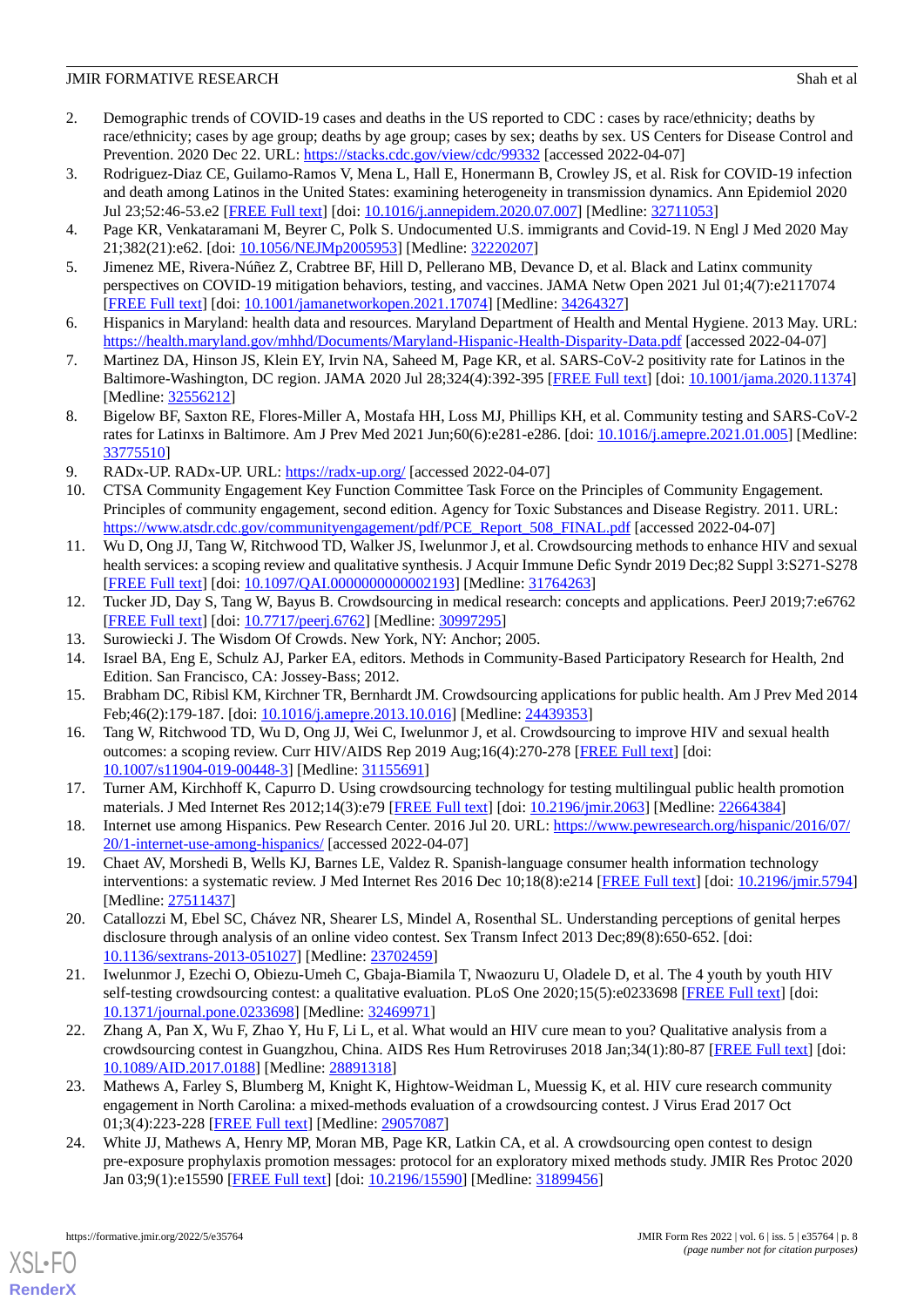# **JMIR FORMATIVE RESEARCH** Shah et al. **Shah et al.** Shah et al.

- <span id="page-8-0"></span>25. Han L, Chan A, Wei S, Ong JJ, Iwelunmor J, Tucker JD. Crowdsourcing in health and health research: a practical guide. World Health Organization. Geneva, Switzerland: World Health Organization; 2018. URL: [https://apps.who.int/iris/bitstream/](https://apps.who.int/iris/bitstream/handle/10665/273039/TDR-STRA-18.4-eng.pdf?sequence=1&isAllowed=y) [handle/10665/273039/TDR-STRA-18.4-eng.pdf?sequence=1&isAllowed=y](https://apps.who.int/iris/bitstream/handle/10665/273039/TDR-STRA-18.4-eng.pdf?sequence=1&isAllowed=y) [accessed 2022-04-07]
- <span id="page-8-1"></span>26. Shah HS, Dolwick Grieb SM, Flores-Miller A, Greenbaum A, Castellanos-Aguirre J, Page KR. Sólo se vive una vez: the implementation and reach of an HIV screening campaign for Latinx immigrants. AIDS Educ Prev 2020 Jun;32(3):229-242. [doi: [10.1521/aeap.2020.32.3.229\]](http://dx.doi.org/10.1521/aeap.2020.32.3.229) [Medline: [32749875](http://www.ncbi.nlm.nih.gov/entrez/query.fcgi?cmd=Retrieve&db=PubMed&list_uids=32749875&dopt=Abstract)]
- <span id="page-8-2"></span>27. Zhang Y, Kim JA, Liu F, Tso LS, Tang W, Wei C, et al. Creative contributory contests to spur innovation in sexual health: 2 cases and a guide for implementation. Sex Transm Dis 2015 Nov;42(11):625-628 [[FREE Full text\]](http://europepmc.org/abstract/MED/26462186) [doi: [10.1097/OLQ.0000000000000349\]](http://dx.doi.org/10.1097/OLQ.0000000000000349) [Medline: [26462186\]](http://www.ncbi.nlm.nih.gov/entrez/query.fcgi?cmd=Retrieve&db=PubMed&list_uids=26462186&dopt=Abstract)
- <span id="page-8-3"></span>28. Ward T. Structured imagination: the role of category structure in exemplar generation. Cogn Psychol 1994;27(1):1-40. [doi: [10.1037/e665402011-365\]](http://dx.doi.org/10.1037/e665402011-365)
- <span id="page-8-4"></span>29. Smith SM, Ward TB, Schumacher JS. Constraining effects of examples in a creative generation task. Mem Cognit 1993 Nov;21(6):837-845. [Medline: [8289661](http://www.ncbi.nlm.nih.gov/entrez/query.fcgi?cmd=Retrieve&db=PubMed&list_uids=8289661&dopt=Abstract)]
- <span id="page-8-5"></span>30. Jansson DG, Smith SM. Design fixation. Des Stud 1991 Jan;12(1):3-11. [doi: [10.1016/0142-694x\(91\)90003-f\]](http://dx.doi.org/10.1016/0142-694x(91)90003-f)
- <span id="page-8-6"></span>31. Vaismoradi M, Jones J, Turunen H, Snelgrove S. Theme development in qualitative content analysis and thematic analysis. J Nurs Educ Pract 2016 Jan 15;6(5):100-110. [doi: [10.5430/jnep.v6n5p100](http://dx.doi.org/10.5430/jnep.v6n5p100)]
- <span id="page-8-7"></span>32. Sanders A, Robinson C, Taylor SC, Post SD, Goldfarb J, Shi R, et al. Using a media campaign to increase engagement with a mobile-based youth smoking cessation program. Am J Health Promot 2018 Jun;32(5):1273-1279. [doi: [10.1177/0890117117728608\]](http://dx.doi.org/10.1177/0890117117728608) [Medline: [28925292\]](http://www.ncbi.nlm.nih.gov/entrez/query.fcgi?cmd=Retrieve&db=PubMed&list_uids=28925292&dopt=Abstract)
- <span id="page-8-8"></span>33. ¡Para trabajar con tranquilidad te deberías de vacunar!: mejor vive sin duda, vacúnate. Mejor vive sin duda. URL: [http:/](http://www.sinduda.org/) [/www.sinduda.org/](http://www.sinduda.org/) [accessed 2022-04-07]
- <span id="page-8-9"></span>34. Day S, Li C, Hlatshwako TG, Abu-Hijleh F, Han L, Deitelzweig C, et al. Assessment of a crowdsourcing open call for approaches to university community engagement and strategic planning during COVID-19. JAMA Netw Open 2021 May 03;4(5):e2110090 [\[FREE Full text](https://jamanetwork.com/journals/jamanetworkopen/fullarticle/10.1001/jamanetworkopen.2021.10090)] [doi: [10.1001/jamanetworkopen.2021.10090](http://dx.doi.org/10.1001/jamanetworkopen.2021.10090)] [Medline: [33988706](http://www.ncbi.nlm.nih.gov/entrez/query.fcgi?cmd=Retrieve&db=PubMed&list_uids=33988706&dopt=Abstract)]
- <span id="page-8-10"></span>35. Ramirez AG, Gallion KJ, Despres C, Aguilar RP, Adeigbe RT, Seidel SE, et al. Advocacy, efficacy, and engagement in an online network for Latino childhood obesity prevention. Health Promot Pract 2015 Nov;16(6):878-884. [doi: [10.1177/1524839915596523\]](http://dx.doi.org/10.1177/1524839915596523) [Medline: [26220280\]](http://www.ncbi.nlm.nih.gov/entrez/query.fcgi?cmd=Retrieve&db=PubMed&list_uids=26220280&dopt=Abstract)
- <span id="page-8-12"></span><span id="page-8-11"></span>36. Butel J, Braun KL. The role of collective efficacy in reducing health disparities: a systematic review. Fam Community Health 2019;42(1):8-19 [\[FREE Full text\]](http://europepmc.org/abstract/MED/30431465) [doi: [10.1097/FCH.0000000000000206\]](http://dx.doi.org/10.1097/FCH.0000000000000206) [Medline: [30431465\]](http://www.ncbi.nlm.nih.gov/entrez/query.fcgi?cmd=Retrieve&db=PubMed&list_uids=30431465&dopt=Abstract)
- <span id="page-8-13"></span>37. Recto P, Lesser J. Young Hispanic fathers during COVID-19: balancing parenthood, finding strength, and maintaining hope. Public Health Nurs 2021 May; 38(3): 367-373. [doi: [10.1111/phn.12857\]](http://dx.doi.org/10.1111/phn.12857) [Medline: [33368577](http://www.ncbi.nlm.nih.gov/entrez/query.fcgi?cmd=Retrieve&db=PubMed&list_uids=33368577&dopt=Abstract)]
- 38. Bandura A. Self-efficacy: toward a unifying theory of behavioral change. Psychol Rev 1977 Mar;84(2):191-215. [Medline: [847061](http://www.ncbi.nlm.nih.gov/entrez/query.fcgi?cmd=Retrieve&db=PubMed&list_uids=847061&dopt=Abstract)]
- 39. Guntzviller LM, King AJ, Jensen JD, Davis LA. Self-efficacy, health literacy, and nutrition and exercise behaviors in a low-income, Hispanic population. J Immigr Minor Health 2017 Apr;19(2):489-493. [doi: [10.1007/s10903-016-0384-4\]](http://dx.doi.org/10.1007/s10903-016-0384-4) [Medline: [26979167](http://www.ncbi.nlm.nih.gov/entrez/query.fcgi?cmd=Retrieve&db=PubMed&list_uids=26979167&dopt=Abstract)]
- <span id="page-8-15"></span><span id="page-8-14"></span>40. Ramírez-Ortiz D, Sheehan DM, Ibañez GE, Ibrahimou B, De La Rosa M, Cano. Self-efficacy and HIV testing among Latino emerging adults: examining the moderating effects of distress tolerance and sexual risk behaviors. AIDS Care 2020 Dec;32(12):1556-1564 [\[FREE Full text](http://europepmc.org/abstract/MED/32131621)] [doi: [10.1080/09540121.2020.1736259\]](http://dx.doi.org/10.1080/09540121.2020.1736259) [Medline: [32131621\]](http://www.ncbi.nlm.nih.gov/entrez/query.fcgi?cmd=Retrieve&db=PubMed&list_uids=32131621&dopt=Abstract)
- 41. O'Leary A. Self-efficacy and health: behavioral and stress-physiological mediation. Cogn Ther Res 1992 Apr;16(2):229-245. [doi: [10.1007/bf01173490\]](http://dx.doi.org/10.1007/bf01173490)
- <span id="page-8-16"></span>42. Webb Hooper M, Nápoles AM, Pérez-Stable EJ. No populations left behind: vaccine hesitancy and equitable diffusion of effective COVID-19 vaccines. J Gen Intern Med 2021 Jul;36(7):2130-2133 [[FREE Full text](http://europepmc.org/abstract/MED/33754319)] [doi: [10.1007/s11606-021-06698-5\]](http://dx.doi.org/10.1007/s11606-021-06698-5) [Medline: [33754319\]](http://www.ncbi.nlm.nih.gov/entrez/query.fcgi?cmd=Retrieve&db=PubMed&list_uids=33754319&dopt=Abstract)
- <span id="page-8-17"></span>43. Page KR, Flores-Miller A. Lessons we've learned - Covid-19 and the undocumented Latinx community. N Engl J Med 2021 Jan 07;384(1):5-7. [doi: [10.1056/NEJMp2024897](http://dx.doi.org/10.1056/NEJMp2024897)] [Medline: [33027566\]](http://www.ncbi.nlm.nih.gov/entrez/query.fcgi?cmd=Retrieve&db=PubMed&list_uids=33027566&dopt=Abstract)
- <span id="page-8-18"></span>44. Hamel L, Artiga S, Safarpour A, Stokes M, Brodie M. KFF COVID-19 vaccine monitor: COVID-19 vaccine access, information, and experiences among Hispanic adults in the U.S. Kaiser Family Foundation. 2021 May 13. URL: [https:/](https://www.kff.org/coronavirus-covid-19/poll-finding/kff-covid-19-vaccine-monitor-access-information-experiences-hispanic-adults/) [/tinyurl.com/4vszy4ra](https://www.kff.org/coronavirus-covid-19/poll-finding/kff-covid-19-vaccine-monitor-access-information-experiences-hispanic-adults/) [accessed 2022-04-07]
- 45. Tang W, Wei C, Cao B, Wu D, Li KT, Lu H, et al. Crowdsourcing to expand HIV testing among men who have sex with men in China: a closed cohort stepped wedge cluster randomized controlled trial. PLoS Med 2018 Aug;15(8):e1002645 [[FREE Full text](https://dx.plos.org/10.1371/journal.pmed.1002645)] [doi: [10.1371/journal.pmed.1002645](http://dx.doi.org/10.1371/journal.pmed.1002645)] [Medline: [30153265](http://www.ncbi.nlm.nih.gov/entrez/query.fcgi?cmd=Retrieve&db=PubMed&list_uids=30153265&dopt=Abstract)]
- 46. Tang W, Mao J, Liu C, Mollan K, Zhang Y, Tang S, SESH study group. Reimagining health communication: a noninferiority randomized controlled trial of crowdsourced intervention in China. Sex Transm Dis 2019 Mar;46(3):172-178. [doi: [10.1097/OLQ.0000000000000930\]](http://dx.doi.org/10.1097/OLQ.0000000000000930) [Medline: [30741854\]](http://www.ncbi.nlm.nih.gov/entrez/query.fcgi?cmd=Retrieve&db=PubMed&list_uids=30741854&dopt=Abstract)

# **Abbreviations**

**CAB:** community advisory board

[XSL](http://www.w3.org/Style/XSL)•FO **[RenderX](http://www.renderx.com/)**